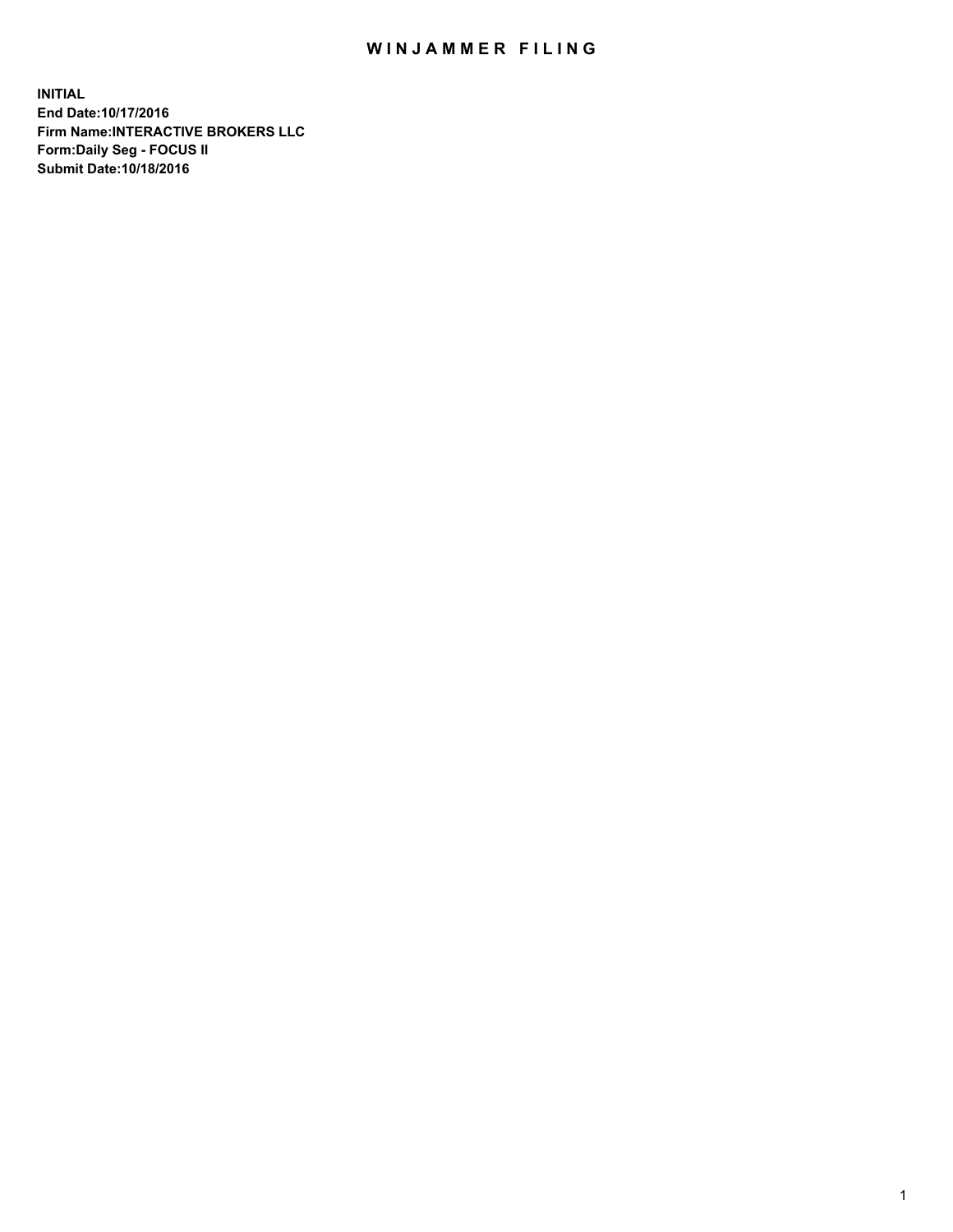## **INITIAL End Date:10/17/2016 Firm Name:INTERACTIVE BROKERS LLC Form:Daily Seg - FOCUS II Submit Date:10/18/2016 Daily Segregation - Cover Page**

| Name of Company<br><b>Contact Name</b><br><b>Contact Phone Number</b><br><b>Contact Email Address</b>                                                                                                                                                                                                                          | <b>INTERACTIVE BROKERS LLC</b><br>James Menicucci<br>203-618-8085<br><u>jmenicucci@interactivebrokers.c</u><br>om |
|--------------------------------------------------------------------------------------------------------------------------------------------------------------------------------------------------------------------------------------------------------------------------------------------------------------------------------|-------------------------------------------------------------------------------------------------------------------|
| FCM's Customer Segregated Funds Residual Interest Target (choose one):<br>a. Minimum dollar amount: ; or<br>b. Minimum percentage of customer segregated funds required:%; or<br>c. Dollar amount range between: and; or<br>d. Percentage range of customer segregated funds required between:% and%.                          | $\overline{\mathbf{0}}$<br>0<br>155,000,000 245,000,000<br>0 <sub>0</sub>                                         |
| FCM's Customer Secured Amount Funds Residual Interest Target (choose one):<br>a. Minimum dollar amount: ; or<br>b. Minimum percentage of customer secured funds required:%; or<br>c. Dollar amount range between: and; or<br>d. Percentage range of customer secured funds required between:% and%.                            | $\overline{\mathbf{0}}$<br>$\overline{\mathbf{0}}$<br>80,000,000 120,000,000<br>00                                |
| FCM's Cleared Swaps Customer Collateral Residual Interest Target (choose one):<br>a. Minimum dollar amount: ; or<br>b. Minimum percentage of cleared swaps customer collateral required:% ; or<br>c. Dollar amount range between: and; or<br>d. Percentage range of cleared swaps customer collateral required between:% and%. | $\overline{\mathbf{0}}$<br>$\overline{\mathbf{0}}$<br>0 <sub>0</sub><br><u>00</u>                                 |

Attach supporting documents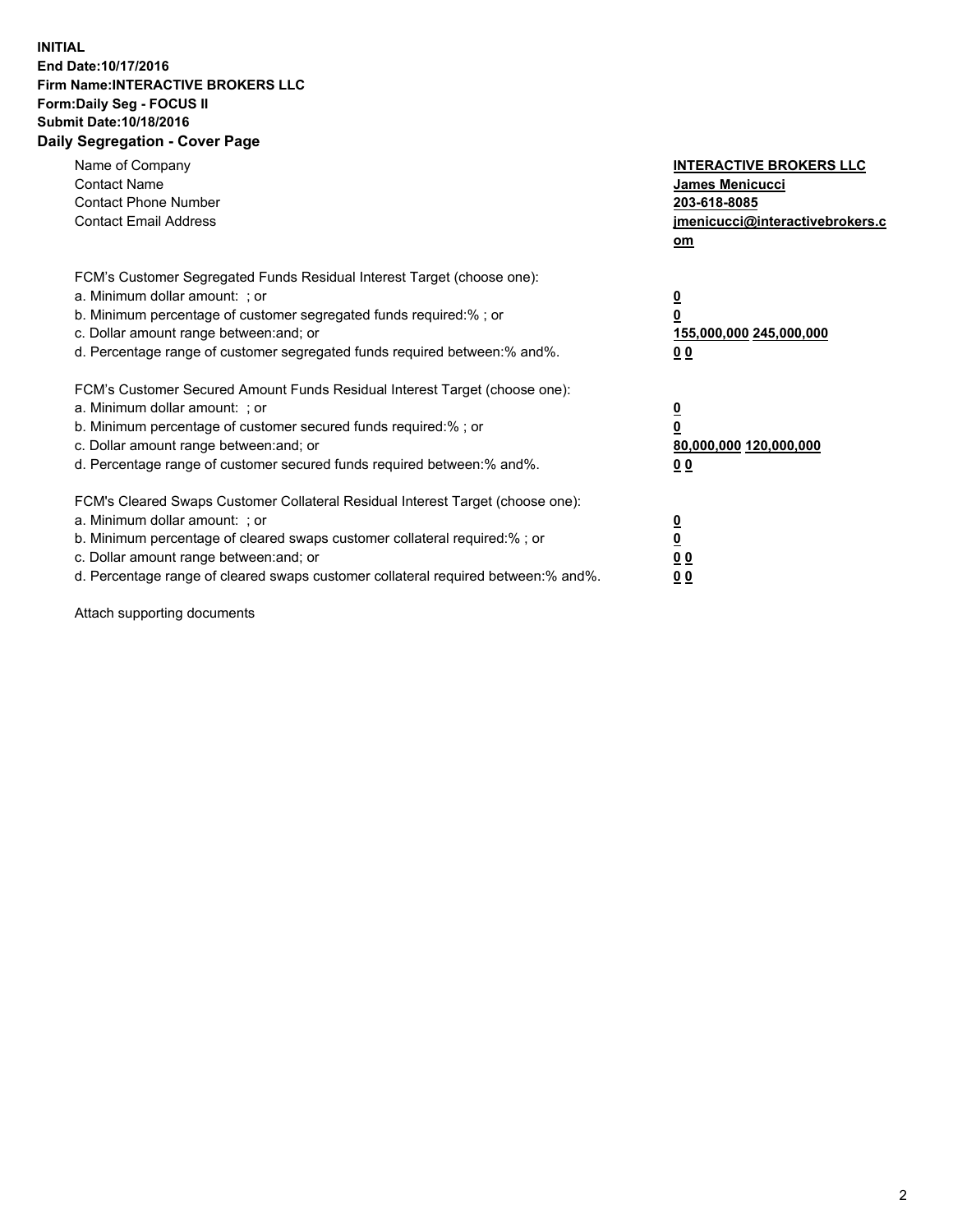## **INITIAL End Date:10/17/2016 Firm Name:INTERACTIVE BROKERS LLC Form:Daily Seg - FOCUS II Submit Date:10/18/2016 Daily Segregation - Secured Amounts**

|     | Daily Jegregation - Jeculed Aniounts                                                                       |                                  |
|-----|------------------------------------------------------------------------------------------------------------|----------------------------------|
|     | Foreign Futures and Foreign Options Secured Amounts                                                        |                                  |
|     | Amount required to be set aside pursuant to law, rule or regulation of a foreign                           | $0$ [7305]                       |
|     | government or a rule of a self-regulatory organization authorized thereunder                               |                                  |
| 1.  | Net ledger balance - Foreign Futures and Foreign Option Trading - All Customers                            |                                  |
|     | A. Cash                                                                                                    | 357,580,421 [7315]               |
|     | B. Securities (at market)                                                                                  | 0 [7317]                         |
| 2.  | Net unrealized profit (loss) in open futures contracts traded on a foreign board of trade                  | 4,524,968 [7325]                 |
| 3.  | Exchange traded options                                                                                    |                                  |
|     | a. Market value of open option contracts purchased on a foreign board of trade                             | 227,463 [7335]                   |
|     | b. Market value of open contracts granted (sold) on a foreign board of trade                               | -17,449 [7337]                   |
| 4.  | Net equity (deficit) (add lines 1.2. and 3.)                                                               | 362,315,403 [7345]               |
| 5.  | Account liquidating to a deficit and account with a debit balances - gross amount                          | 54,865 [7351]                    |
|     | Less: amount offset by customer owned securities                                                           | 0 [7352] 54,865 [7354]           |
| 6.  | Amount required to be set aside as the secured amount - Net Liquidating Equity                             | 362,370,268 [7355]               |
|     | Method (add lines 4 and 5)                                                                                 |                                  |
| 7.  | Greater of amount required to be set aside pursuant to foreign jurisdiction (above) or line                | 362,370,268 [7360]               |
|     | 6.                                                                                                         |                                  |
|     | FUNDS DEPOSITED IN SEPARATE REGULATION 30.7 ACCOUNTS                                                       |                                  |
| 1.  | Cash in banks                                                                                              |                                  |
|     | A. Banks located in the United States                                                                      | <b>21,875</b> [7500]             |
|     | B. Other banks qualified under Regulation 30.7                                                             | 0 [7520] 21,875 [7530]           |
| 2.  | Securities                                                                                                 |                                  |
|     | A. In safekeeping with banks located in the United States                                                  | 423,757,130 [7540]               |
|     | B. In safekeeping with other banks qualified under Regulation 30.7                                         | 0 [7560] 423,757,130 [7570]      |
| 3.  | Equities with registered futures commission merchants                                                      |                                  |
|     | A. Cash                                                                                                    | $0$ [7580]                       |
|     | <b>B.</b> Securities                                                                                       | $0$ [7590]                       |
|     | C. Unrealized gain (loss) on open futures contracts                                                        | $0$ [7600]                       |
|     | D. Value of long option contracts                                                                          | $0$ [7610]                       |
|     | E. Value of short option contracts                                                                         | 0 [7615] 0 [7620]                |
| 4.  | Amounts held by clearing organizations of foreign boards of trade                                          |                                  |
|     | A. Cash                                                                                                    | $0$ [7640]                       |
|     | <b>B.</b> Securities                                                                                       | $0$ [7650]                       |
|     | C. Amount due to (from) clearing organization - daily variation                                            | $0$ [7660]                       |
|     | D. Value of long option contracts                                                                          | $0$ [7670]                       |
|     | E. Value of short option contracts                                                                         | 0 [7675] 0 [7680]                |
| 5.  | Amounts held by members of foreign boards of trade                                                         |                                  |
|     | A. Cash                                                                                                    | 51,097,683 [7700]                |
|     | <b>B.</b> Securities                                                                                       | $0$ [7710]                       |
|     | C. Unrealized gain (loss) on open futures contracts                                                        | 9,198,742 [7720]                 |
|     | D. Value of long option contracts                                                                          | 227,458 [7730]                   |
|     | E. Value of short option contracts                                                                         | -17,448 [7735] 60,506,435 [7740] |
| 6.  | Amounts with other depositories designated by a foreign board of trade                                     | 0 [7760]                         |
| 7.  | Segregated funds on hand                                                                                   | $0$ [7765]                       |
| 8.  | Total funds in separate section 30.7 accounts                                                              | 484,285,440 [7770]               |
| 9.  | Excess (deficiency) Set Aside for Secured Amount (subtract line 7 Secured Statement<br>Page 1 from Line 8) | 121,915,172 [7380]               |
| 10. | Management Target Amount for Excess funds in separate section 30.7 accounts                                | 80,000,000 [7780]                |
| 11. | Excess (deficiency) funds in separate 30.7 accounts over (under) Management Target                         | 41,915,172 [7785]                |
|     |                                                                                                            |                                  |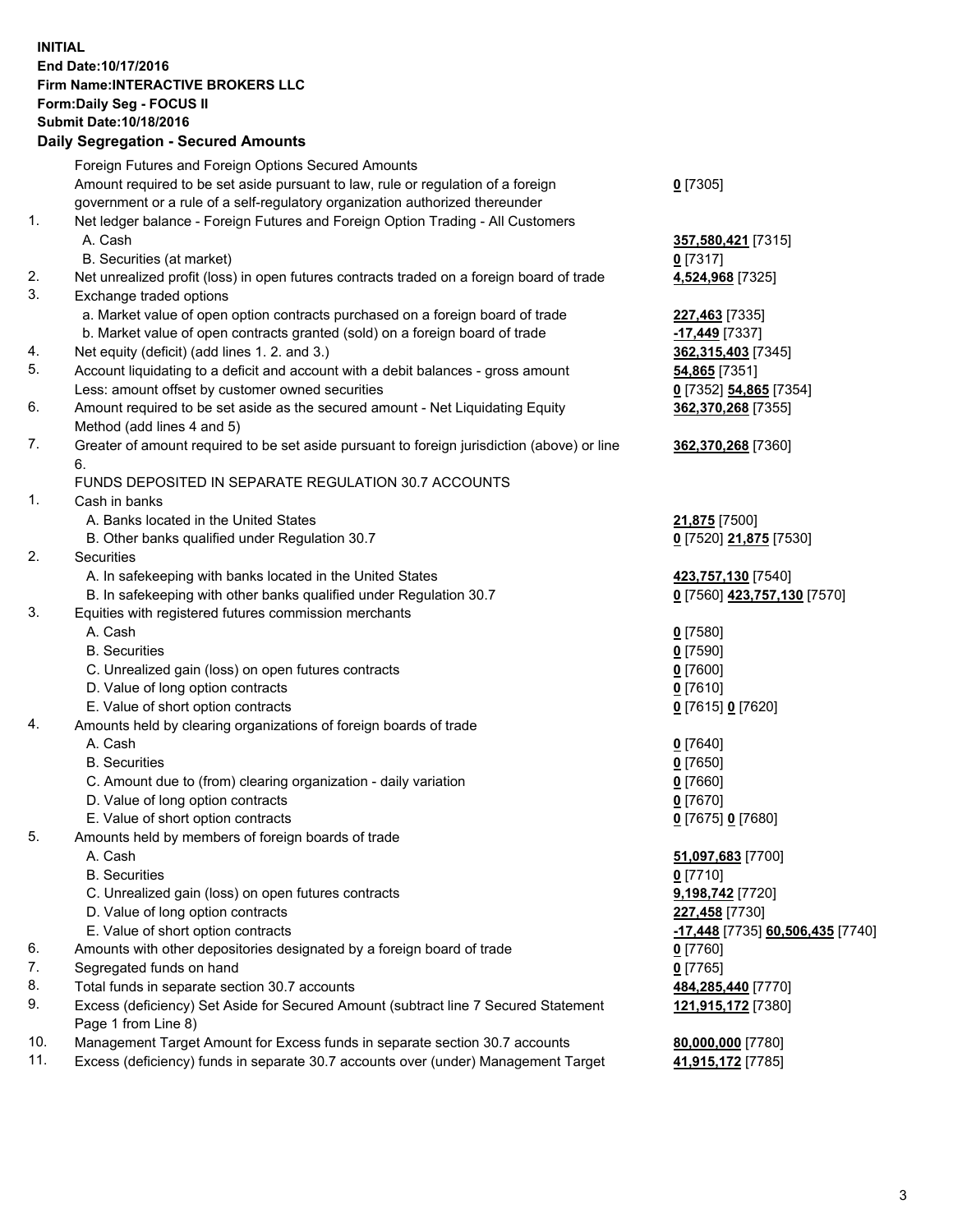**INITIAL End Date:10/17/2016 Firm Name:INTERACTIVE BROKERS LLC Form:Daily Seg - FOCUS II Submit Date:10/18/2016 Daily Segregation - Segregation Statement** SEGREGATION REQUIREMENTS(Section 4d(2) of the CEAct) 1. Net ledger balance A. Cash **3,046,372,200** [7010] B. Securities (at market) **0** [7020] 2. Net unrealized profit (loss) in open futures contracts traded on a contract market **24,207,791** [7030] 3. Exchange traded options A. Add market value of open option contracts purchased on a contract market **147,349,109** [7032] B. Deduct market value of open option contracts granted (sold) on a contract market **-218,381,059** [7033] 4. Net equity (deficit) (add lines 1, 2 and 3) **2,999,548,041** [7040] 5. Accounts liquidating to a deficit and accounts with debit balances - gross amount **53,504** [7045] Less: amount offset by customer securities **0** [7047] **53,504** [7050] 6. Amount required to be segregated (add lines 4 and 5) **2,999,601,545** [7060] FUNDS IN SEGREGATED ACCOUNTS 7. Deposited in segregated funds bank accounts A. Cash **94,304,608** [7070] B. Securities representing investments of customers' funds (at market) **1,976,085,944** [7080] C. Securities held for particular customers or option customers in lieu of cash (at market) **0** [7090] 8. Margins on deposit with derivatives clearing organizations of contract markets A. Cash **31,673,221** [7100] B. Securities representing investments of customers' funds (at market) **1,192,942,845** [7110] C. Securities held for particular customers or option customers in lieu of cash (at market) **0** [7120] 9. Net settlement from (to) derivatives clearing organizations of contract markets **5,434,580** [7130] 10. Exchange traded options A. Value of open long option contracts **147,547,709** [7132] B. Value of open short option contracts **-218,579,787** [7133] 11. Net equities with other FCMs A. Net liquidating equity **0** [7140] B. Securities representing investments of customers' funds (at market) **0** [7160] C. Securities held for particular customers or option customers in lieu of cash (at market) **0** [7170] 12. Segregated funds on hand **0** [7150] 13. Total amount in segregation (add lines 7 through 12) **3,229,409,120** [7180] 14. Excess (deficiency) funds in segregation (subtract line 6 from line 13) **229,807,575** [7190] 15. Management Target Amount for Excess funds in segregation **155,000,000** [7194]

16. Excess (deficiency) funds in segregation over (under) Management Target Amount Excess

**74,807,575** [7198]